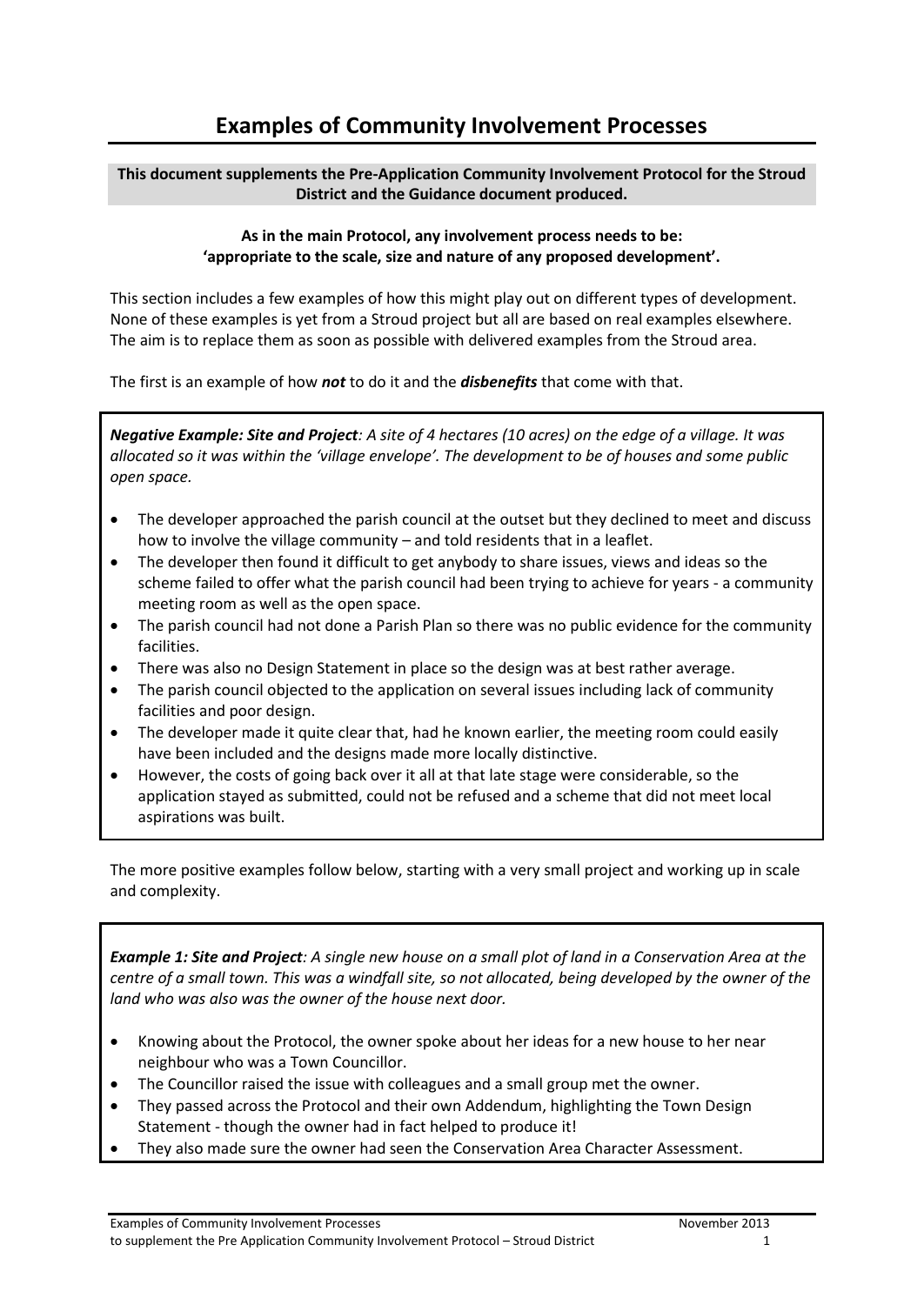- They agreed that those to consult (apart from the parish council) were the immediate neighbours to the side, rear and across the road (8 houses in total), the Civic Society and that the Town Council would mention the proposal in their next general newsletter.
- They also agreed that the key issue to discuss was really just design.
- The owner's architect met all the 8 neighbours, in some cases alone, other times with 2/3 together and discussed the proposed design.
- The design was also shared once with a group of Parish Councillors and representatives of the Civic Society.
- Some changes were made as the design developed.
- The owner/applicant put in the application with a short report on the involvement work.
- The Town Council supported the report and stated as such in their comments on the application, which was then approved.

*Example 2: Site and Project: A scheme of 4 houses on a backland site behind a village centre shop; a windfall site but within the village envelope and fringing the Area of Outstanding Natural Beauty.*

- The shop and house were owned by a recently arrived resident who purchased both from someone who had struggled to make the shop viable.
- The owner did not know about the Protocol until he contacted the District Council to ask about possible development. They passed it to him and explained its use.
- He was surprised to hear about the AONB and its implications and had not been aware of the Parish Plan that commented negatively on backland development.
- This made him anxious because he had bought the shop and house on the assumption that he could only make the shop viable if he could sell the land at the rear for houses.
- The owner then contacted the Parish Council and asked to meet.
- The meeting was not easy. The Parish Council had concerns about backland per se, the idea of 4 houses on a small site and the very awkward road access. At the same time, they were very keen for the shop (one of only two) to stay open.
- The owner realised that his only hope of succeeding would be to follow the Protocol and discuss the scheme early on with the Parish Council, an agreed group of neighbours and the AONB team, covering the key issues as above.
- The owner agreed with the Parish Council that the best way to start would be to arrange a meeting with some of them and all the neighbours together and then share the results of that with the wider community.
- It was also agreed that a second meeting would be appropriate once some initial designs had developed and that the eventual designs would be displayed locally for a day or two.
- The results after the second discussion were a change to include just 3 houses, arranged very differently to respect the AONB, and the inclusion of significant landscaping at the rear of the site.
- The owner's surveyor judged that this scheme could generate as much income as the original 4 house proposal.
- The wider community involvement generated more negative than positive comments although the opposite was true for the discussion group with neighbours.
- The report produced by the surveyor at application stage highlighted the varying views very clearly.
- The Parish Council endorsed the report in part because they judged that the final proposals would secure the future of the shop.
- The application was approved.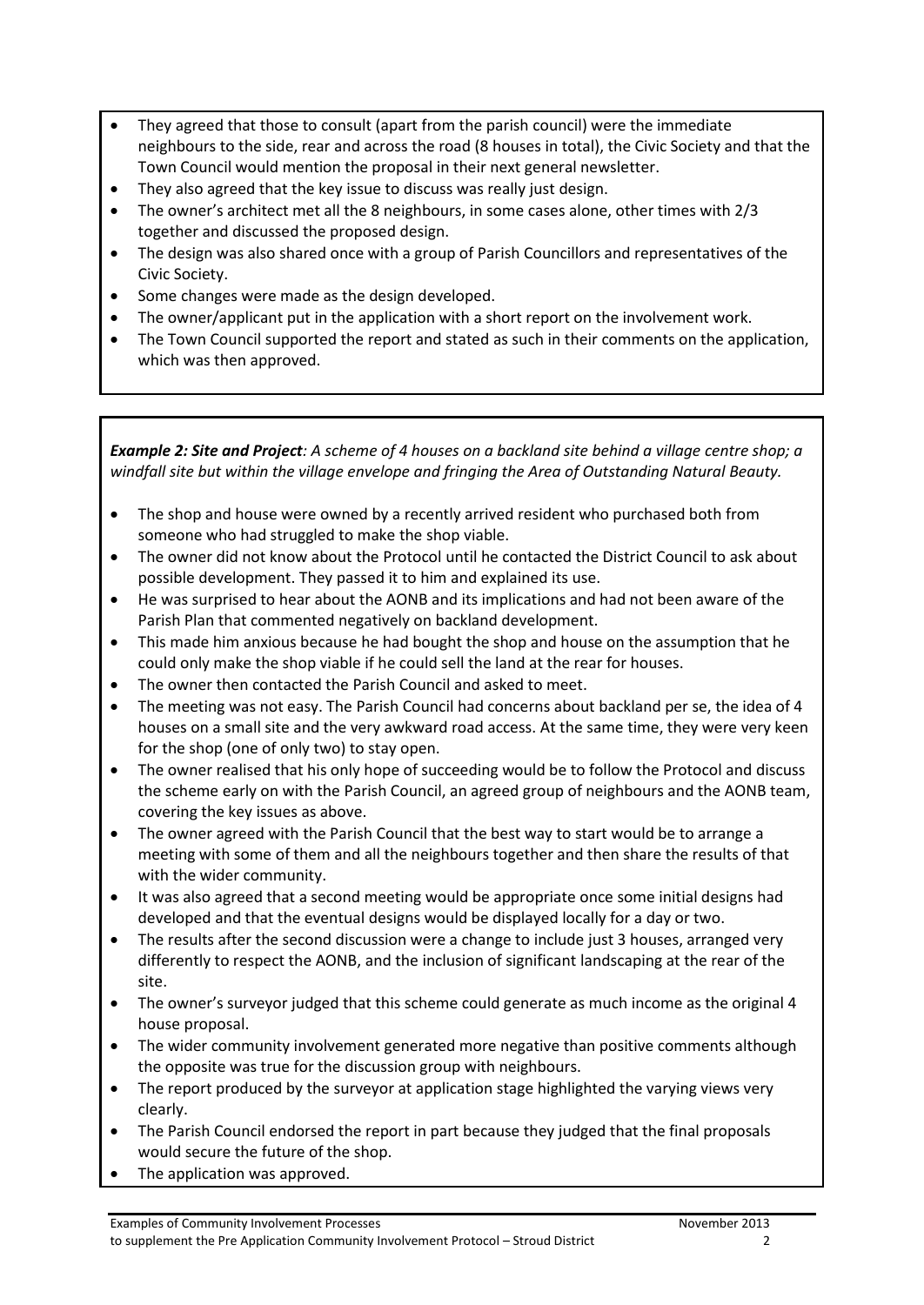*Example 3: Site and Project: Extension to an employment unit on an allocated site at the entrance to a village.* 

- The engineering company involved had been based in the village for 17 years and now wished to expand but not leave that location.
- Most of the employees lived in the village or nearby.
- The existing building was well screened with trees and shrubs but the extension site would be important visually because there was no existing screening to the site, which was at the entrance to the village.
- The company manager had some idea about the Protocol because that was mentioned during discussions about allocating the site, but had not actually seen it.
- He contacted the Parish Council and agreed to meet to discuss how to use the Protocol for the extension project.
- It was agreed that the prominence of the site meant that all in the village should be consulted (there were no immediate neighbours) and that the key issues for discussion were access/traffic, visual impact/design and possibly noise and nuisance (from the engineering work and lorries etc.).
- It was also agreed that there would be an opening drop-in session in the village hall (the applicant paid for the use of the hall) to raise awareness and generate a good list of issues and ideas.
- The Parish Council agreed to promote the event; the applicant paid for the leaflets, the usual volunteers delivered them.
- Following the drop-in, the applicant's architects produced some initial sketches that were then discussed with a Parish Council group and representatives from a number of local groups and societies.
- One idea that emerged was that the site edge could include a tree-lined footpath along a stretch of road currently without a pavement and that the parish would take on the future maintenance of that path and trees if it was provided through the development.
- There was then a leaflet drop to all in the village showing the basic designs which could also be seen, along with more details, on the company's website.
- With that in place and other design ideas now taken on board there was a second open drop-in event that showed good support from those attending.
- The applicant prepared a report of consultation which the Parish Council endorsed and the application was successful.

*Example 4: Site and Project: Housing on an unallocated site near the centre of a village.*

- The village was in two parts, the old centre and the post-war 'council estate', two hundred metres round a bend in the road.
- There was community concern that the village was not well integrated socially.
- The land between the two parts of the village was owned by a large national company, leased to a local farmer but no longer proving viable.
- It had not been allocated in the Local Plan.
- Initial contact with the District Council planners had raised concern, not fundamental, about losing a key open area of land in the middle of the village, so the Protocol was introduced in part to ensure good local discussion of the issue.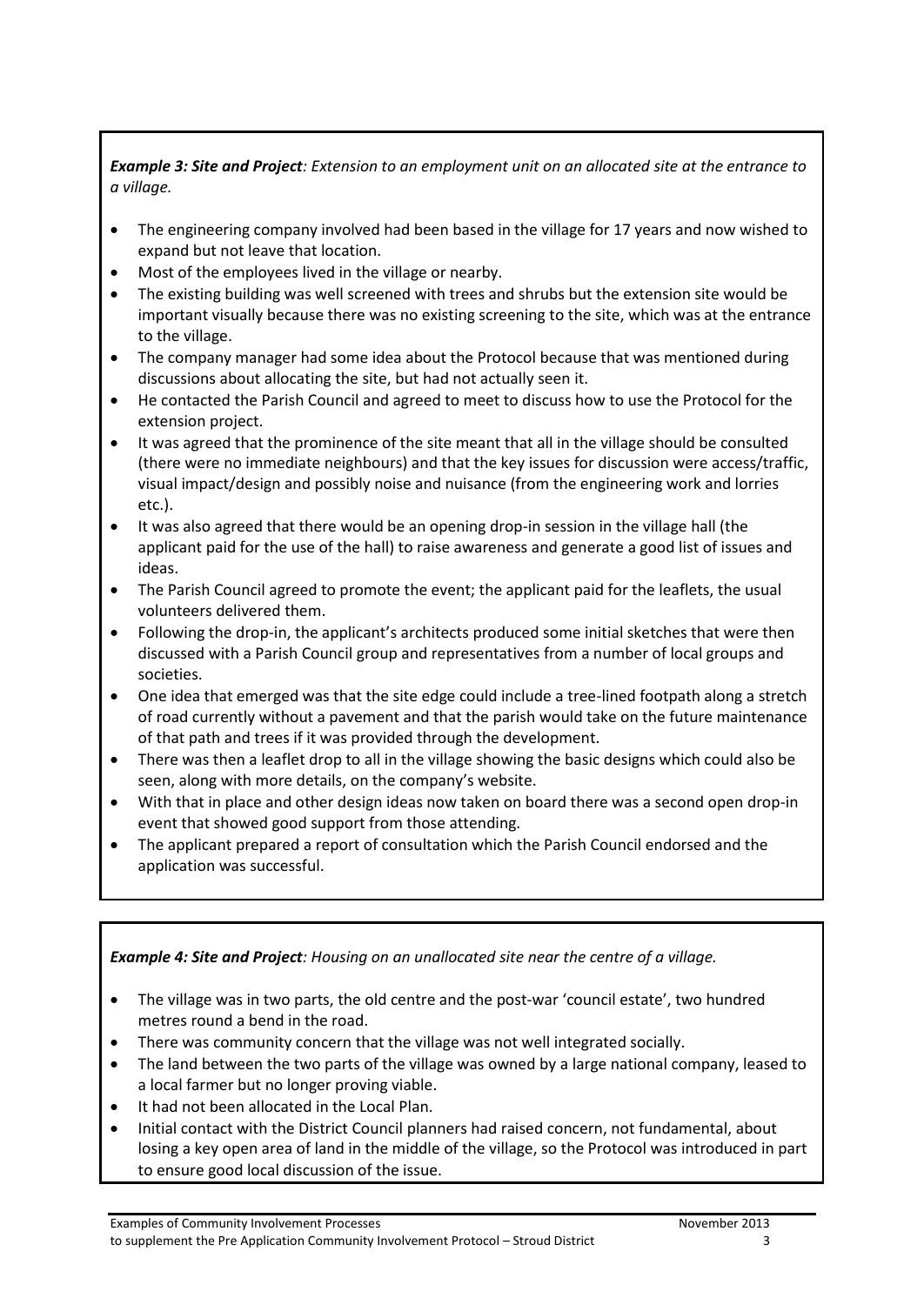- There was then a meeting between the applicant's land manager, 3 Parish Councillors and a district planner.
- The Parish Councillors were not necessarily against the new housing because more people might help sustain the local shop and school, and the other allocated sites were all on the village edge.
- They made clear to the applicant that any development should make more than just a built contribution to integrating the village; something more would be needed.
- The Parish Council passed across a copy of their Parish Plan that highlighted community recreational needs and their Design Statement, as well as local information, contacts etc. (though they had not yet prepared an Addendum as such).
- It was agreed that the first step would be a working session with the applicant's team, some Parish Councillors, representatives of local recreational groups and a Parish Councillor from each of the 3 adjacent parishes (because of possible impacts on the primary school).
- It was also agreed that all aspects of 'scope' listed in the guidance were 'up for grabs' at least to begin with.
- The first session highlighted some of the key design and layout criteria, issues of density (around 25 houses seemed appropriate), community safety and a list of possible ways in which a project could contribute to local recreational needs.
- This initial scoped information was then shared at an interactive public exhibition funded by the applicant and the design team were present throughout to talk to people.
- The exhibition was promoted through a medley of local networks school, pub, noticeboards, football club etc. - all costs covered by the applicant.
- The response to the first open event was good and more ideas started to emerge about design, layout, landscaping and recreation facilities.
- The working session group reconvened to discuss the next stages at which the applicant made clear that they could add in some quite significant recreational facilities if they could use a little more land and move up to around 35 houses.
- This idea was shared through a letter/questionnaire agreed with the Parish Council sent to all households.
- The results were positive, so pre-final designs were developed and again put on exhibition, still with a chance for people to comment.
- The net result was a project to develop 37 houses, all designed within the frame of the Design Statement, and improvements to the football club building, creation of a small village green and a new tree-lined avenue pointing towards the village church.
- The applicant prepared a report of consultation which the Parish Council endorsed and the application, which included detailed agreements on the development and management of the village green etc., was successful.

*Example 5: Site and Project: A large mixed development (housing, employment units and community facilities) on the edge of a small town on an allocated site. The allocation also included a basic development brief covering uses, quantities, site features and so forth. The application was for outline permission only, based on an illustrative masterplan.*

- For this project the lead developer was a national housebuilding company, although it was made clear that they would parcel up parts of the site and sell on to others with outline permissions.
- The initial contact from the developer's planning consultant was with the District Council planners.
- The planners said that they would require a Planning Performance Agreement (PPA) and that this would include requirements on community involvement to meet the Protocol.